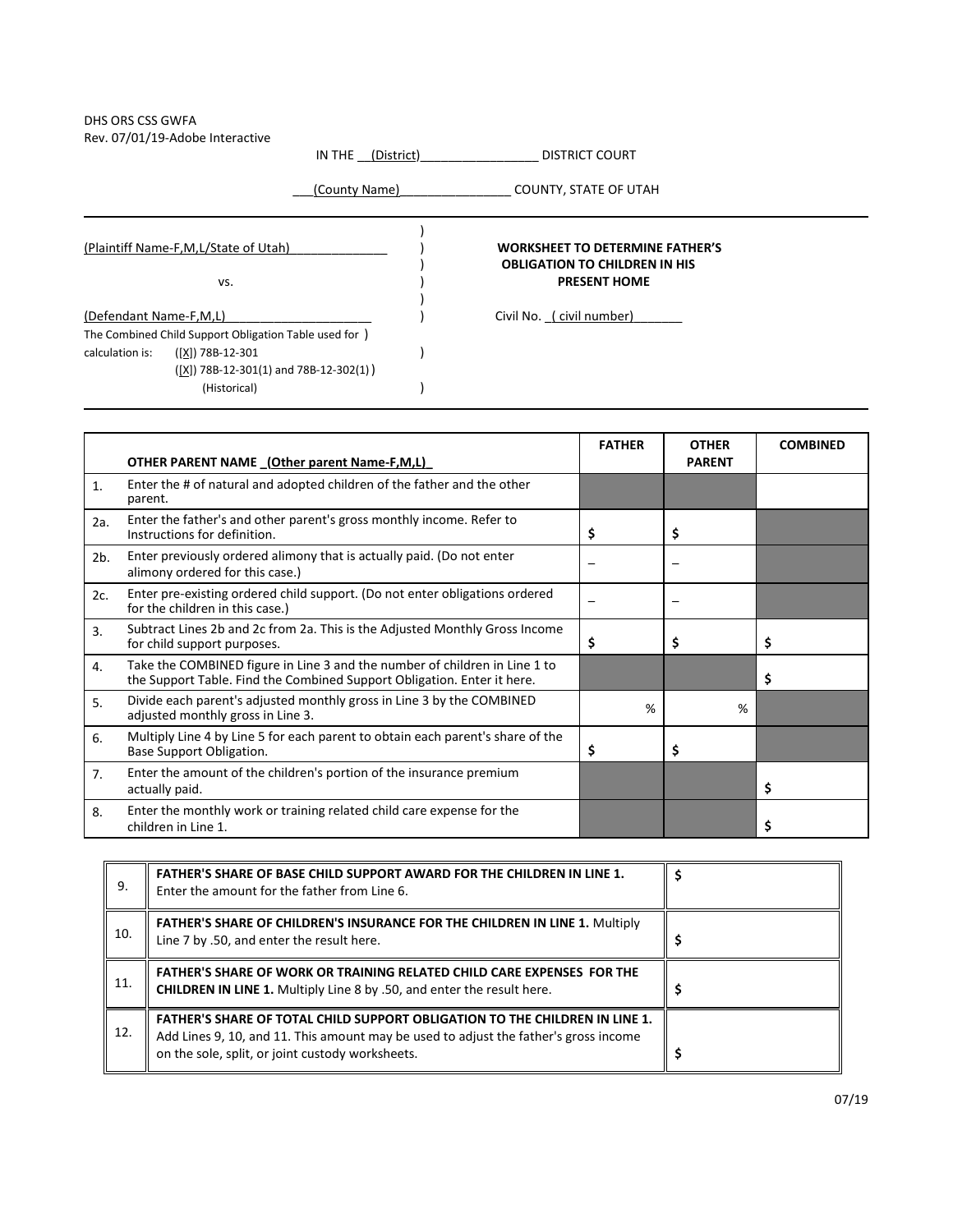## **(Option-Father's Present Home Instructions:) [INSTRUCTIONS FOR CHILDREN IN THE FATHER'S HOME WORKSHEET**

Use this worksheet to determine the father's obligation for natural or adopted children who live in his home and who are not children of the mother listed on the Sole, Split, or Joint Custody Worksheets (primary worksheets). The father may use this worksheet in modifying an existing child support award, setting a paternity award, or other appropriate circumstances where the father has child support obligations for other children.

Other Parent Name: The other parent may be a current spouse, partner, or an ex-spouse of the father.

Line 1. Enter the number of natural or adopted children of the father and the other parent named on this worksheet. If the father has children in his home by more than one mother, complete a separate WORKSHEET TO DETERMINE FATHER'S OBLIGATION TO CHILDREN IN HIS PRESENT HOME for the children of each other parent.

Line 2a. Enter the father's and other parent's gross monthly income. U.C.A. 78B-12-203(1) states: "As used in the guidelines, 'gross income' includes prospective income from any source, including earned and nonearned income sources which may include salaries, wages, commissions, royalties, bonuses, rents, gifts from anyone, prizes, dividends, severance pay, pensions, interest, trust income, alimony from previous marriages, annuities, capital gains, Social Security benefits, workers' compensation benefits, unemployment compensation, income replacement disability insurance benefits, and payments from 'nonmeans-tested' government programs." U.C.A. 78B-12-203(2) states: "Income from earned income sources is limited to the equivalent of one full-time 40-hour job." Refer to U.C.A. 78B-12-203 for additional information about determining gross income.

All income must be verified. Verification includes: year to date pay stubs, employer statements or records, the last year's tax return and documentation of non-earned income appropriate to the source.

Line 2b. In the FATHER'S column, enter the monthly alimony amount he is paying to a parent other than the one listed on this worksheet or the primary worksheet. In the OTHER PARENT'S column enter the monthly alimony that mother is paying to someone other than the father listed on this worksheet.

Line 2c. In the FATHER'S column, enter the court ordered child support he is ordered to pay for children other than the children listed on the primary worksheet. In the OTHER PARENT'S column list the amount that mother is ordered to pay for children other than those listed on this worksheet.

Line 7. In the combined column, enter the children's portion of insurance premium that is actually paid. To determine the children's portion divide the total premium by the number of persons covered by the policy and then multiply that number by the number of children listed on this worksheet that are covered by policy.

Line 8. Enter the amount of work-related, reasonable, child care expenses for up to a full-time work week or training schedule.

Line 9. Complete this line as directed.

Line 10. Complete the calculation as directed.

Line 11. Complete the calculation as directed.

Line 12. Enter the amount on this line on Line 2d of the Sole Custody Worksheet, Line 3d of the Split Custody Worksheet or Line 2d of the Joint Custody Worksheet.]